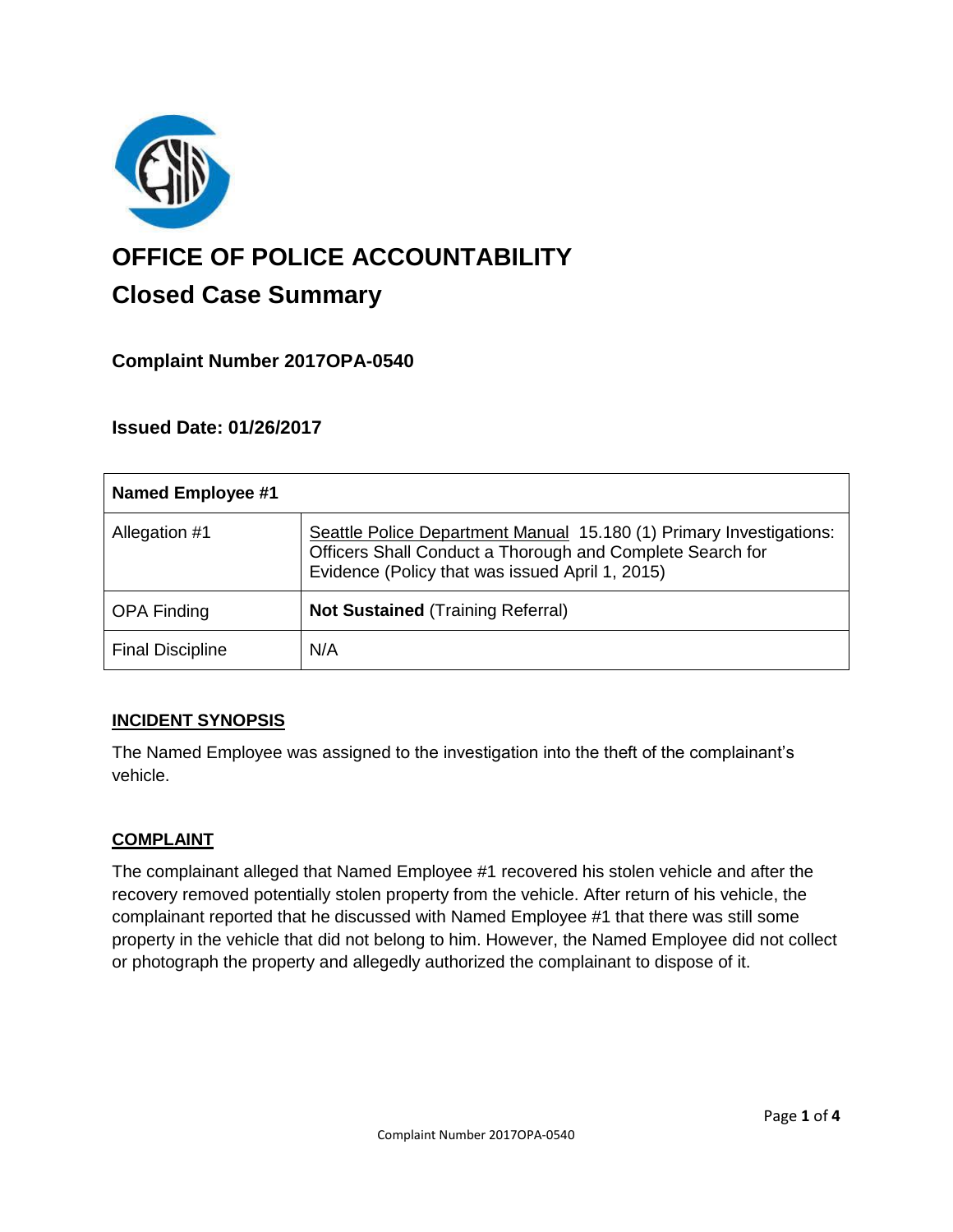#### **INVESTIGATION**

The OPA investigation included the following actions:

- 1. Review of the complaint
- 2. Search for and review of all relevant records and other evidence
- 3. Interview of SPD employee

#### **ANALYSIS AND CONCLUSION**

On the date in question, the complainant called 911 and reported that his residence had been burglarized and his vehicle stolen. The following day, the vehicle was located parked on the street with an individual sleeping inside. The individual was arrested and the vehicle was photographed and towed. On that date, an officer completed a Tow/Impound and Inventory Record. In that document, the officer listed the following items as being found in the vehicle: "misc bottles; misc cords; backpack; notebooks; misc clothing; unattached stereo; oil; emergency kit." The photographs of the interior of the vehicle were included with the General Offense Report. The General Offense Report requested that the Major Crimes Unit initiate an investigatory hold.

The Major Crimes Unit did, in fact, initiate an investigatory hold over the vehicle. Two days after the incident, Named Employee #1 was assigned to the investigation into the theft. Named Employee #1 searched the vehicle and inventoried items found therein. Prior to doing so, Named Employee #1 contacted the complainant via telephone and obtained consent to search the vehicle. During the search, Named Employee #1 reported finding "a bag, two large keychains with shave keys, several jackets, and a Canon…camera." Named Employee #1 completed two property reports for the items he placed into evidence. The forms described several other items that had been located and inventoried, including among other items: a camera scope; a spark plug; art items; and clothes. Named Employee #1 stated that he did not search the trunk of the vehicle, but reported that he was able to see into the trunk from the backseat. He stated that he could not see many items when he did so.

Named Employee #1 completed his examination of the vehicle that same day and notified the complainant, again by telephone, that the vehicle was being released to a tow lot where it could be picked up by the complainant. When the complainant contacted the tow lot, he was informed that the paperwork for the release of the vehicle had not yet gone through. The complainant contacted Named Employee #1 and conducted other follow-up but was informed that the paperwork would not be processed and the vehicle not released until after Memorial Day (several days later). The complainant stated that everyone he interacted with concerning this issue, presumably including Named Employee #1, was "very polite" and "very considerate," but he was frustrated that he was unable to obtain the timely return of his vehicle. During his interview with OPA, the complainant noted that he did not necessarily want to file a complaint against anyone, but expressed to OPA that it "would be nice if it didn't happen again." The OPA Director noted that there was no policy governing the timely return of an impounded vehicle. As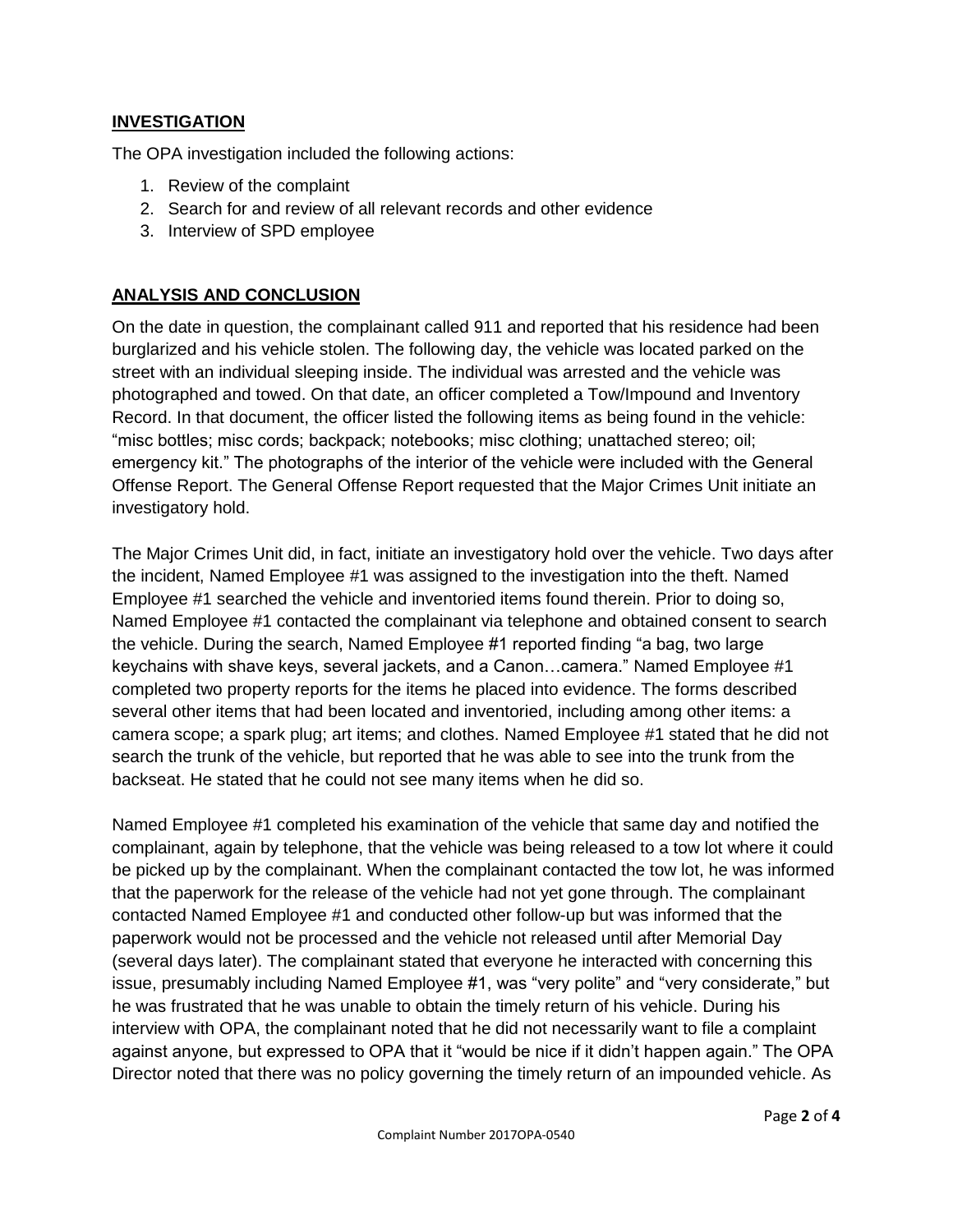such, while the complainant's frustration in this regard was certainly understandable, this allegation was not classified for investigation. However, the Department should make efforts to ensure that these types of situations are avoided in the future.

The complainant recounted that during a conversation with Named Employee #1, Named Employee #1 asked the complainant whether several items located in the vehicle belonged to him. Specifically, the complainant recalled being asked about a knife, a stereo and drug paraphernalia. The complainant told Named Employee #1 that those items were not his. The complainant asked what he should do with those items and Named Employee #1 indicated that he could throw the items away. While Named Employee #1 recalled asking the complainant whether the knife, stereo and sunglasses belonged to him, Named Employee #1 stated that he did not ask the complainant about the drug paraphernalia. If this was the case, it was unclear how the complainant knew of the existence of the drug paraphernalia in the vehicle.

When the complainant was ultimately able to pick up the vehicle, he observed that not only were the knife and the stereo still in the car (it was unclear from the record whether there was any drug paraphernalia left in the vehicle), but there were additional items inside the vehicle that did not belong to him. Specifically, Named Employee #1 recounted that the following items were still in the car when it was returned to him: a Taser or a part of a Taser; a drill; Oakley sunglasses; a pipe (it was unclear whether this referred to a metal pipe or a pipe used to consume drugs); a refillable water bottle; and a lot of garbage. Ultimately, the complainant stated that there were enough items left in the vehicle to fill a garbage bag.

SPD Policy 15.180-POL-1 states that "officers shall conduct a thorough and complete search for evidence." The policy further indicates that "only evidence that is impractical to collect or submit to the Evidence Unit shall be retained by the owner." (SPD Policy 15.180-POL-1.) Lastly, the policy states that "officers shall photograph all evidence retained by the owner." (Id.)

When asked at his OPA interview, Named Employee #1 indicated that he did not collect and inventory the items left in the vehicle because he believed that they had no monetary or evidentiary value. While Named Employee #1 reported seeing the sunglasses, he asserted that he believed that they could possibly be the property of the complainant or a family member. Named Employee #1 stated that he did not see a drill or a piece of a Taser in the vehicle, and, if he had, he would have collected those items. The drill was ultimately retained by the complainant and was later provided to the Department, so it was undisputed that it was in the vehicle when it was returned to the complainant.

Named Employee #1 reported that during his search of the vehicle he took photographs. However, when he later tried to view the photographs, he could not find them and realized that he did not have a memory card in the camera at the time. Named Employee #1 made no further attempts to re-photograph the vehicle and the items therein. While it appeared that the vehicle may have already been moved to the tow lot at that point, Named Employee #1 certainly could have gone there to re-take the photographs.